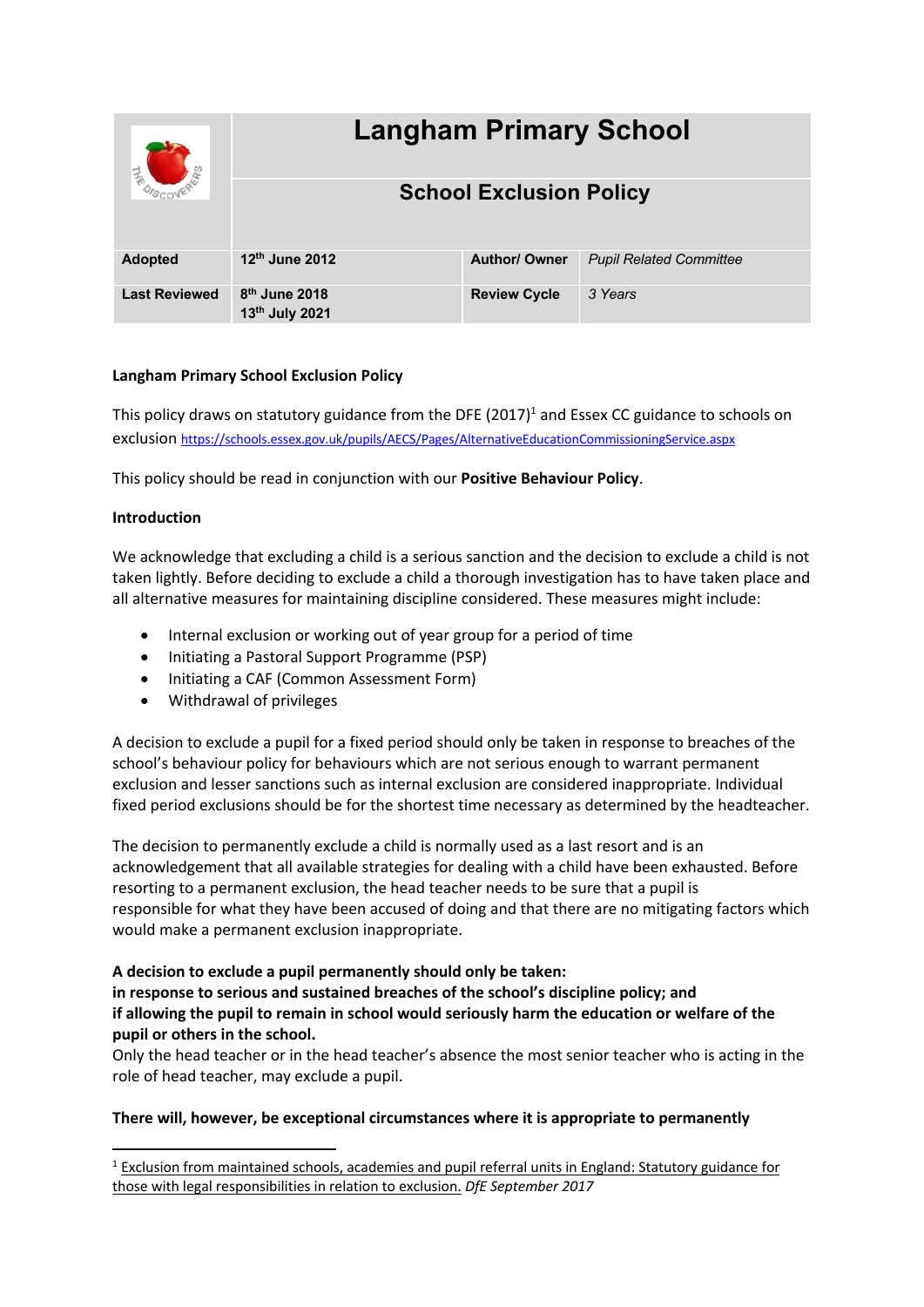# **exclude a pupil for a 'one off' offence. These might include:**

- serious actual or threatened violence against a pupil or a member of staff
- sexual abuse or sexual assault
- supplying an illegal drug
- carrying an offensive weapon

In exceptional cases  $-$  usually where further evidence has come to light  $-$  a fixed period exclusion may be extended, or converted to a permanent exclusion. In such cases the head teacher/teacher in charge must write again to the parents explaining the reasons for the change.

All exclusion cases should be treated in the strictest confidence. Only those who need to know the details of an exclusion should be informed of them.

# **The Role of the Headteacher**

Only the headteacher (or most senior teacher acting in the headteacher's role) has the power to exclude.

Before making the decision to exclude, the headteacher will ensure that a thorough investigation is conducted.

### **Informing parents**

Once a decision has been made, the headteacher will inform parents of the excluded child by way of a written notice.

- Where the pupil is excluded at the end of the afternoon session, and the exclusion takes effect from the next school day, notice must be given before the start of that day.
- Where the pupil is excluded in the morning session and the exclusion takes effect from that afternoon, notice must be given before the start of the afternoon session.
- Where the pupil is excluded in the afternoon session and the exclusion takes effect that afternoon, the notice must be given by the end of the afternoon session.

Notices must state:

a) for a fixed period exclusion, the precise period of the exclusion;

b) for a permanent exclusion, the fact that it is a permanent exclusion;

c) the reasons for the exclusion;

d) the parent's right to make representations about the exclusion to the governing body, and the contact details in order to do this.

e) the school days on which the parent is required to ensure that their child is not present in a public place during school hours without justification; and that the parent may be prosecuted, or may be given a fixed penalty notice, if they do not do so;

f) the arrangements made by the school for enabling the pupil to continue his or her education during the first five school days of an exclusion, including the setting and marking of work. It is the parent's responsibility to ensure that work sent home is completed and returned to school;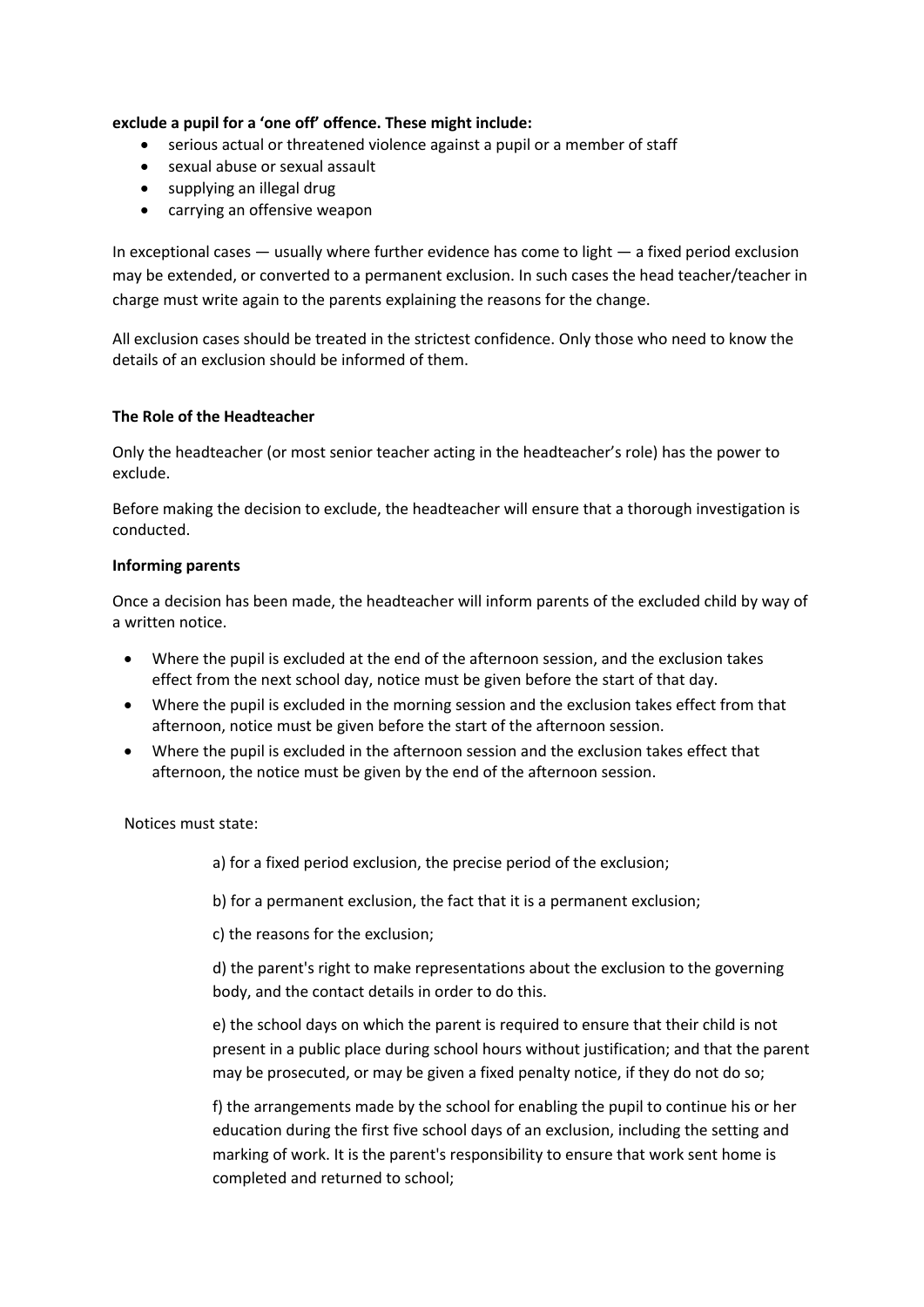g) that the parent will be invited to attend a reintegration interview and that the parent's failure to attend will be a factor taken into account by a magistrates' court when deciding whether to impose a parenting order, if this is applied for. Details of time, date and location of the interview should be included in the letter for exclusions of up to five days (which will affect parents of primary-aged pupils). For longer exclusions separate notification of these details can be sent nearer to the date of the proposed interview. Any proposed interview should be held no later than the fifteenth school day, following the pupil's return to school.

Letters may need to be translated into other languages, where parents' first language is not English.

Letters should also mention:

a) the latest date by which the governing body/management committee must meet to consider the circumstances in which the pupil was excluded (except where the exclusion is for a total of not more than 5 school days in any one term, and would not result in the pupil missing a public examination);

b) the parent's right to see and have a copy of his or her child's school record upon written request to the school;

c) in the case of a **fixed period** exclusion, the date and time when the pupil should return to school (in the case of a **lunchtime** exclusion, the number of lunchtimes for which the pupil is being excluded, and if applicable the arrangements for the child to receive free school meals);

d) if the exclusion is **permanent**, the date it takes effect and any relevant previous history;

e) the name and telephone number of an officer of the LA who can provide advice; and

f) the telephone number for the Advisory Centre for Education (ACE) exclusions information line — 020 7704 9822, their website address: www.ace-ed.org.uk, and the fact that a text 'AskACE' can be sent to 68808. ACE is a long established independent national charity providing advice to parents.

### **Informing the governing body/ LA**

Within one school day the headteacher/teacher in charge must inform the governing body and the LA of:

a) permanent exclusions;

b) exclusions which would result in the pupil being excluded for more than five school days (or more than 10 lunchtimes) in any one term; and

c) exclusions which would result in the pupil missing a public examination.

For a permanent exclusion, if the pupil lives outside the LA in which the school is located, the head teacher/teacher in charge must also advise the home LA of the exclusion, so that they can make arrangements for the pupil's full-time education from and including the sixth school day of exclusion.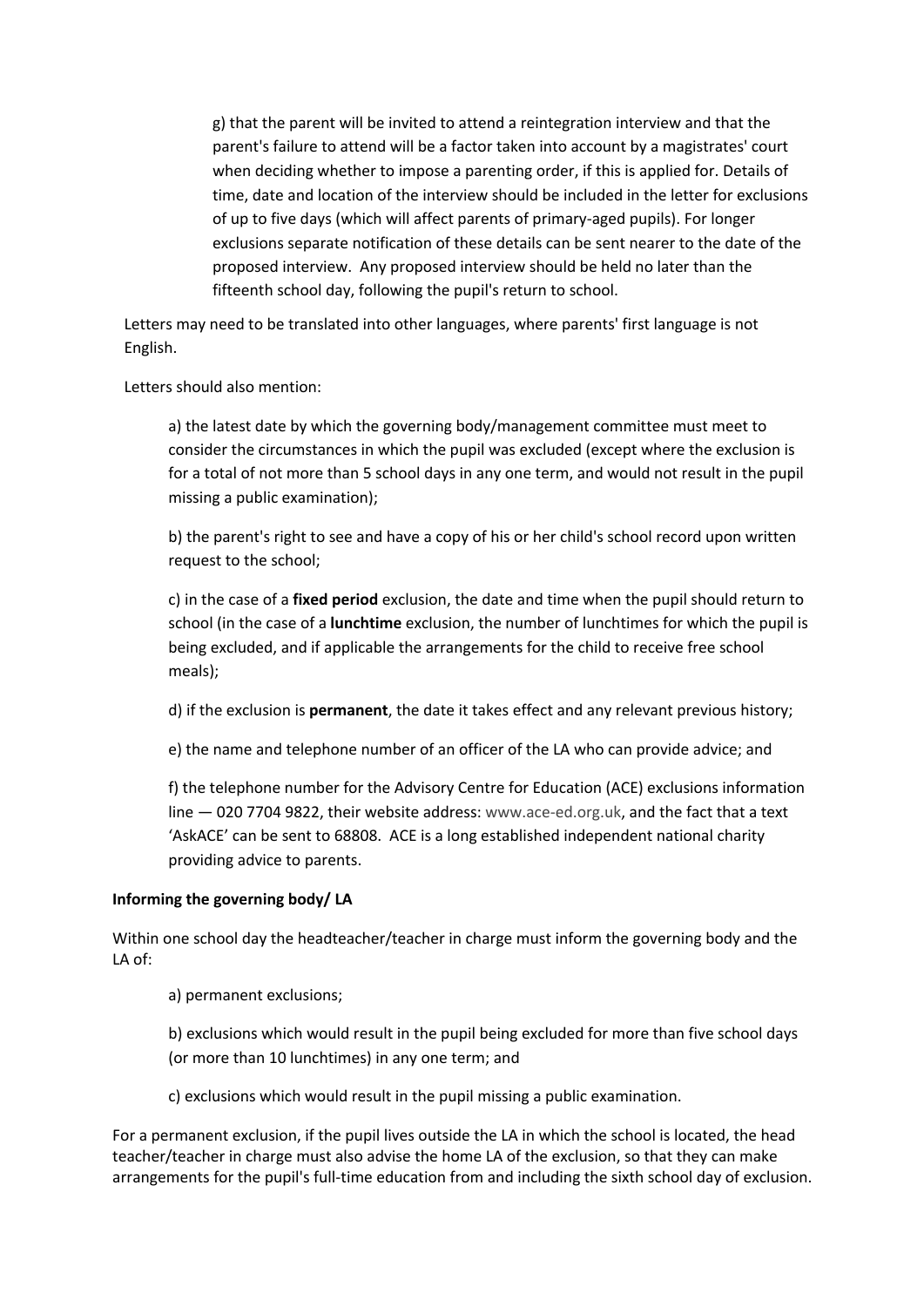Data about exclusions fixed term exclusions of fewer than five school days is collected by the LA, and should be supplied by the headteacher to the governing body on a termly basis.

In addition to the termly data collection, which is collected in respect of all exclusions, Children's Support Service must be notified within one school day of :

a) permanent exclusions (in the case of permanent exclusions, Childrens' Support Service should be sent a copy of the letter to the parents, a copy of the headteacher's report and the completed form: Notification of Permanent Exclusion)

b) exclusions which will result in the pupil being excluded for more than five school days or 10 lunchtimes in any one term. In the case of fixed term exclusions it will only be necessary to send Children's Support Service a copy of the letter, which has been sent to the parents. The pupil's Unique Pupil Number (UPN) should appear on the letter, together with the pupil's full name if this isn't obvious from the letter.

c) exclusions which will result in the pupil missing a public examination.

# **Role of the Governing Body**

The law requires the headteacher to report short fixed period exclusions<sup>2</sup> once a term to the governing body.

If representations from the parent are received the governing body must consider them. The governing body cannot direct reinstatement of a short-term exclusion, but can place a copy of their findings on the pupil's school record. No statutory time-limits apply to the consideration of such exclusions, but the governing body should consider responding promptly to any request from the parent.

The governing body will convene a meeting to consider the circumstances of a fixed term exclusion which brings the total of days missed to 15 or more in any one term (or more than five days if it is requested by parents). The correct procedure is outlined in guidance document 4 on the exclusions advice area of the DFE website.

http://www.education.gov.uk/schools/pupilsupport/behaviour/exclusion

The governing body will consider any appeals in line with guidance document 5 on the exclusions advice area of the DFE website. http://www.education.gov.uk/schools/pupilsupport/behaviour/exclusion

 $<sup>2</sup>$  Fixed period exclusion of 5 school days or fewer in one term which does not bring the pupil's total</sup> number of days of exclusion to more than 5 in one term)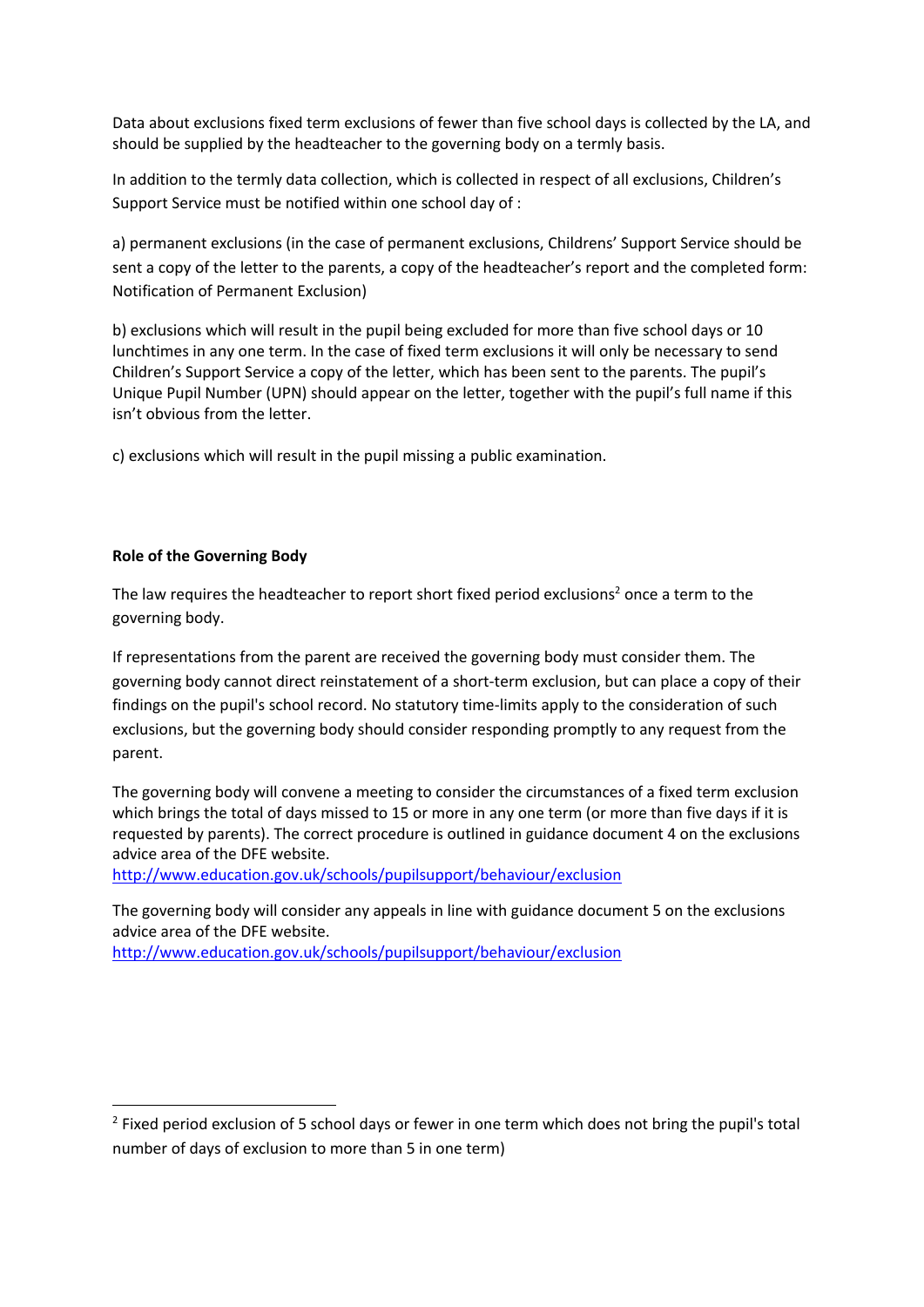### Appendix 1 and 1 Information for Parents

# **EXCLUSIONS FROM SCHOOLS**

This leaflet tells you about exclusions and what you can do if your child is excluded from school.

#### *What is exclusion?*

When a pupil behaves extremely badly, or persistently causes serious disruption in school, the law allows the head teacher to ban the pupil from attending school. This is called *exclusion*. Exclusions are intended as a last resort in maintaining good discipline.

During the initial five days of a permanent exclusion or fixed period exclusion of six days or longer, the parents of the excluded pupil must ensure that he or she is not present in a public place during normal school hours without reasonable justification. This requirement applies whether or not the pupil is in the company of the parent. A failure to comply with this requirement is an offence. Parents can be prosecuted, or may be given a fixed period penalty notice of £50 if they fail to do this. The penalty payable increases to £100 if unpaid after 28 calendar days, and if this is still unpaid after 42 days the parent is subject to prosecution for the original offence.

If the exclusion is for more than one day the school is expected to make arrangements for excluded pupils to be set work to do at home and for the work to be marked. This applies both for fixed period and permanent exclusion until the 6<sup>th</sup> day following the headteacher's decision being notified to parents. The LA (Local Authority) will be contacting you about the arrangements for education for pupils who have been permanently excluded. There is a legal requirement on schools to provide full-time education for pupils who are excluded on a fixed term basis for six days or longer. This requirement applies from the sixth day following the notification of permanent exclusion being issued.

If your child should be sitting a public examination whilst excluded you should contact the school as soon as possible. Every effort will be made to make arrangements so that the opportunity is not lost.

#### *How will I know if my child has been excluded?*

The school will contact you on the day of the exclusion to tell you your child has been excluded and the reasons why. Wherever possible you will be informed by telephone or in person. This will be followed by a letter within one school day.

#### *Are there different types of exclusion?*

There are only two types of exclusion that a headteacher may use:

### 1) FIXED PERIOD EXCLUSION

This is sometimes called 'a suspension' and is for a limited time. The headteacher must tell you how many days the exclusion is for at the beginning of the exclusion period and what the arrangements will be for setting and marking work for your child.

A pupil may be excluded more than once during an academic year but the total number of school days cannot be more than 45 in any academic year.

You have the right to tell the governing body what you think about the exclusion. This is called making **representations**. If the exclusion is fewer than 5 days, the governing body cannot direct re-instatement, but should convene a meeting to consider any representations from you.

If the exclusion is over 5 days but no more than 15 days, in a school term and you make representations, the governing body must review the fixed term exclusion and decide whether to reinstate the pupil or uphold the headteachers decision. Where no representations are made there is no need for the governing body to meet.

However, the governing body must review all fixed term exclusions of over 15 days in a school term, or where a pupil would miss a public examination.

You should be invited to attend the meeting and may be accompanied by a friend or representative. The LA should also be invited to send a representative. Meetings should take place within the following time scales: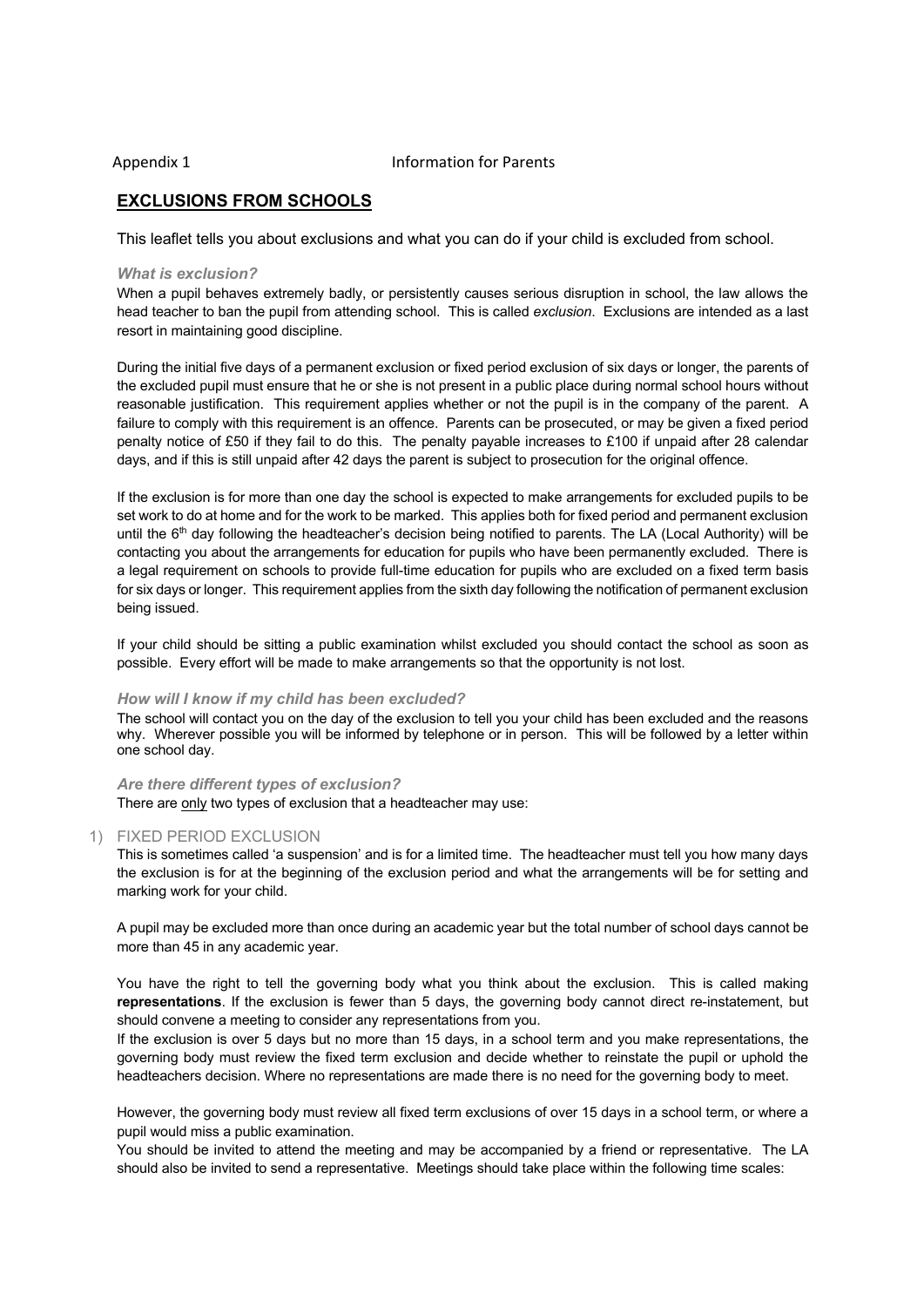| <b>Length of Exclusion</b>                                                                             | Time scale                                                                 |
|--------------------------------------------------------------------------------------------------------|----------------------------------------------------------------------------|
| Over 5 school days, but less than 15 school days (a<br>meeting need only be called if the parents make | Between the $6th$ and $50th$ school day from the date of the<br>exclusion. |
| representations).                                                                                      |                                                                            |
| Over 15 school days.                                                                                   | Between the $6th$ and 15 <sup>th</sup> school day after the notice of      |
|                                                                                                        | exclusion.                                                                 |
| Where the child will miss an opportunity to sit a public                                               | Where possible before that examination takes place.                        |
| examination.                                                                                           |                                                                            |

If the headteacher decides to extend a fixed term exclusion or, exceptionally, convert it to a permanent exclusion they must write again to the parent and you will again have the right to make representations to the governing body.

Pupils whose behaviour at lunchtime is disruptive may be excluded from the school premises for the duration of the lunchtime period. A lunchtime exclusion is a fixed period exclusion (equivalent to one half school day) and should be treated as such. Parents have the same right to be given information and to appeal. A lunchtime exclusion for an indefinite period, like any other indefinite exclusion, would not be lawful. Arrangements should be made for pupils who are entitled to free school meals. This may mean providing a packed lunch.

We, the LA, have no power to instruct a school to re-admit your child. There is no legal right to a formal appeal against a fixed term exclusion.

### 2) PERMANENT EXCLUSION Consideration by the Governing Body

The governing body will meet to consider the exclusion between the  $6<sup>th</sup>$  and  $15<sup>th</sup>$  school day after the notification of the exclusion. (This does not include school holidays). You will be invited to attend this meeting. You can take a friend or legal representative with you or somebody to speak on your behalf. If you prefer to you may make your representations to the governors in writing. The LA should also be invited to send a representative to the meeting. The governors can instruct the headteacher to re-admit your child to the school.

After the meeting the governors must advise you and the LA of their decision within one school day of the meeting, giving their reasons.

The LA has no power to instruct a school to readmit a pupil.

If the governors confirm the permanent exclusion of your child they must advise you of your right to appeal to an independent appeal panel. You have this right even if you did not make representations to the governing body. The LA will also write to you within three working days of the governing body meeting to confirm the details of your right of appeal.

(N.B. *The governing body can delegate some or all of its functions in respect of exclusions to a committee consisting of at least three governors and such a committee may be called the Discipline Committee).*

### Right of Appeal to an Independent Panel

If you want to appeal you must write to the clerk to the appeal panel within **15 school days of the governors' decision**. Your letter should explain the grounds of your appeal i.e. why you do not think that the decision is the correct one. Your appeal should be sent to:

The Clerk to the Independent Appeal Panel PO Box 11 Chelmsford CM1 1LX

The appeal panel meets to consider whether the child should have been excluded and whether he or she should be reinstated at the school.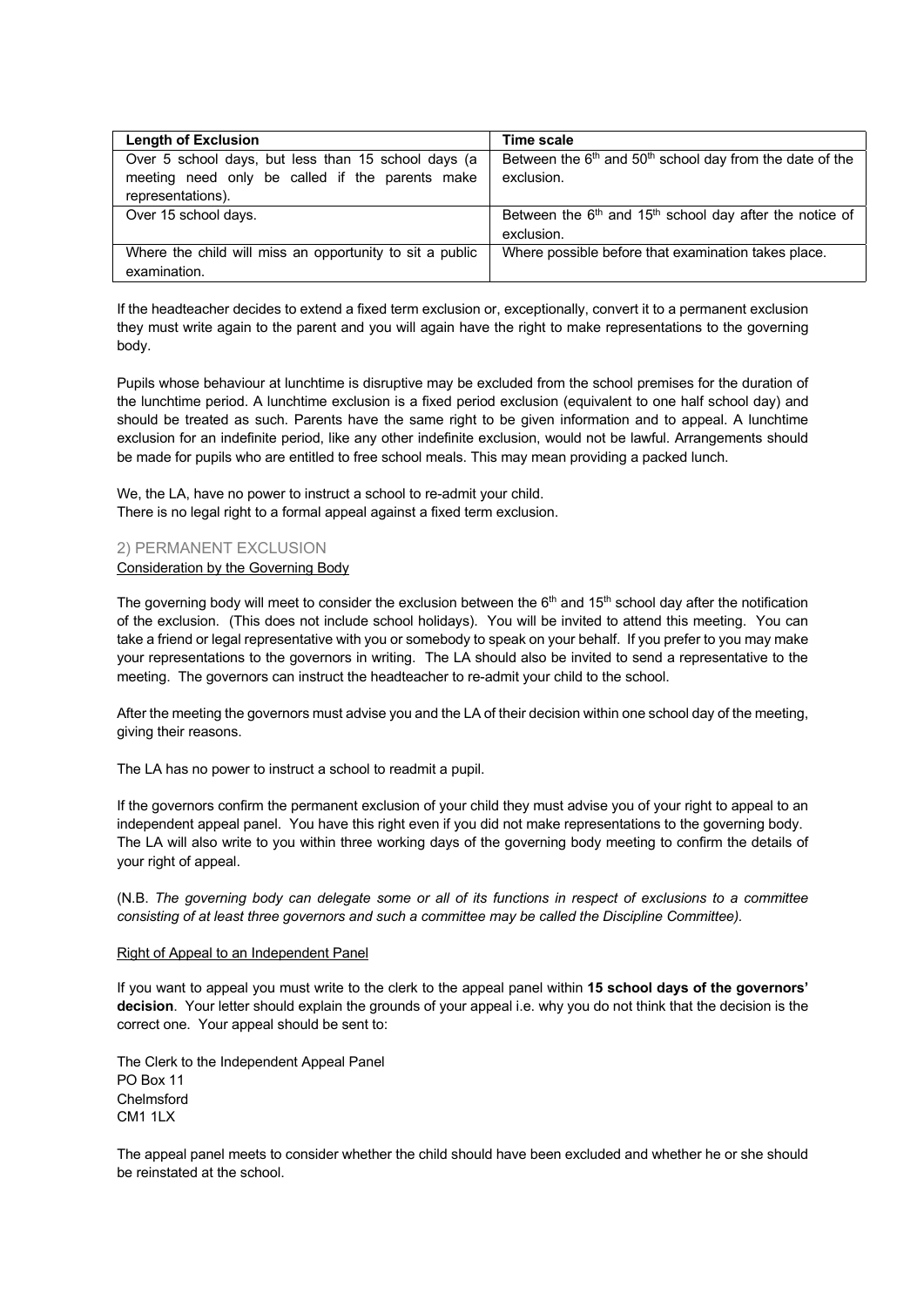As the remit of the panel does not include 'clearing the pupils name', details of an exclusion may not be lawfully deleted from the pupil record, if an exclusion is a matter of fact. But the governing body must comply with any parental request to append their appeal statement to the pupil's record. It will be for the governing body to decide what details of the exclusion are included in the school record. Copies of the principal correspondence might be included and possibly minutes of the meeting to consider the exclusion and appeal panel hearings, if the governors and appeal panel respectively agree to this.

The appeal panel must meet within 15 school days after receiving your letter. You will be told as soon as possible when and where the hearing will take place.

Your appeal will be heard in private and the hearing will be as informal as possible.

If possible you should try to attend the hearing. If you do not attend, and do not inform the clerk that you are unable to get there, the Panel will consider your appeal in your absence. If you wish you may bring a friend or representative to put the case for you.

If you wish to present documents or raise matters that are not covered in your letter of appeal you should submit them to the Clerk to the Appeal Panel in good time before the hearing.

If you decide that you do not wish to appeal you should notify the Children's Support Service at the LA of your decision in writing as soon as possible.

#### At the Hearing

There will be at least three people on the Panel. A clerk will also be present to record the Panel's decisions and to advise on law and procedures.

The Panel will have copies of your appeal, plus any statements or reports you sent in beforehand, together with information from the headteacher about the reasons for the exclusion.

Assuming you attend, the hearing will usually follow this pattern:

- The headteacher will explain the reasons for the exclusion. A representative of the governing body may also attend and be given the opportunity to make comments on behalf of the governing body.
- You, or your representatives, may ask questions. The Panel and the LA representative may also ask questions.
- You, or your representative, will be asked to present your case. You may call witnesses in support. (If you want to bring witnesses you must let the clerk know in advance).
- You may be asked questions by the Panel and by the school or LA representatives.
- The LA representative will make a statement.
- The school representative will summarise the case for exclusion.
- You, or your representative, will be given the opportunity to sum up.
- Both 'sides' and the LA representative will then be asked to leave the hearing.

The Panel will then consider all the information and evidence presented to it. It will weigh up, on the one hand, what is in your child's interests and, on the other, the interests of the school, the staff and other pupils. The Panel will then decide whether your child should be

re-admitted. The Clerk to the Panel will write to you telling you of the decision and the reasons for it.

#### **All Appeal Panels act independently and their decisions are binding.**

*What Happens About My child's Education if The Exclusion is confirmed?*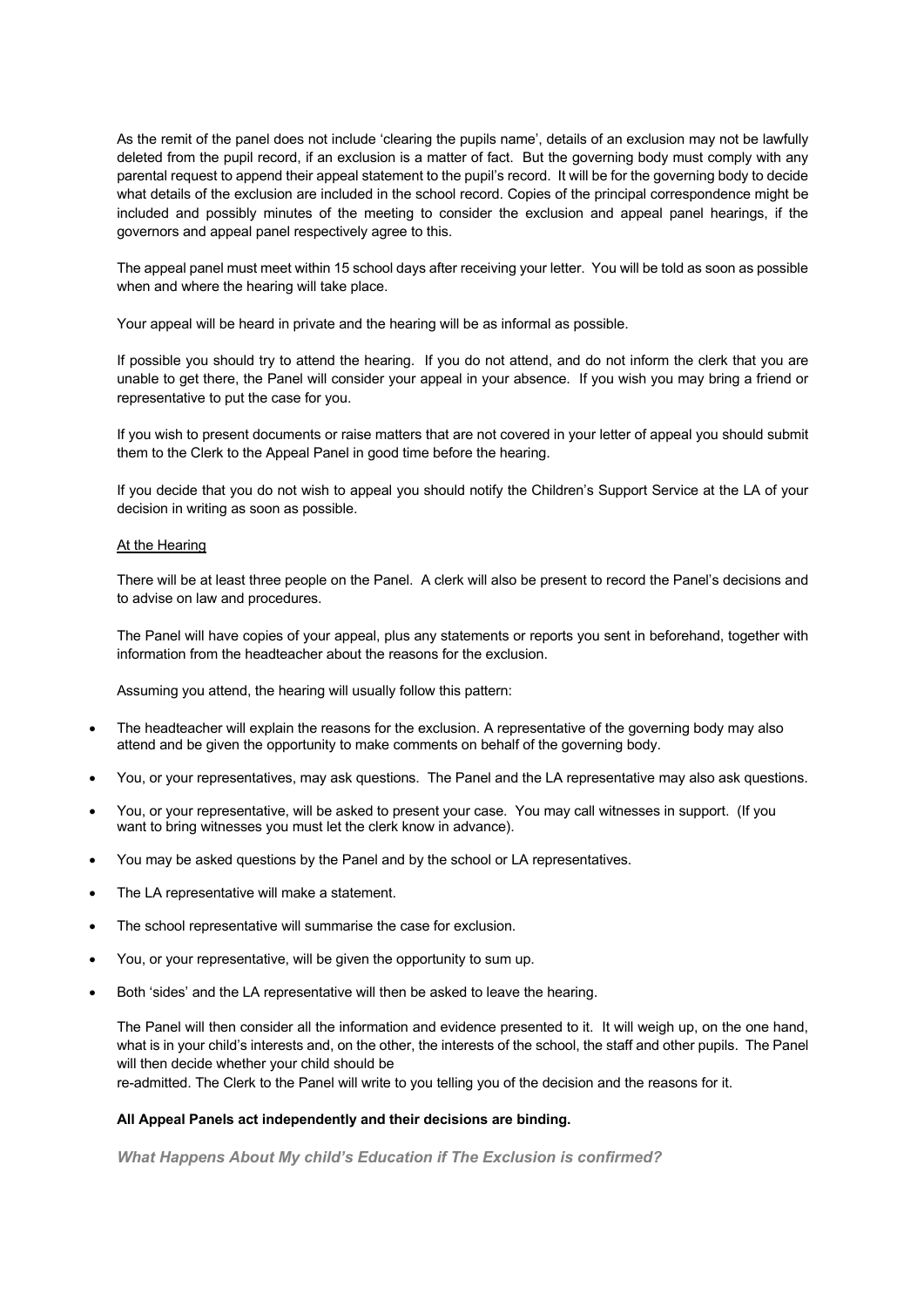Once the appeal decision; or confirmation of your decision not to appeal is received by the LA; or the time limit for appeal is reached, if your child is still of compulsory school age

(5-16), the teaching provided by the Integrated Support Service will continue until a place is found for your child at another school. It is your responsibility as a parent to find another school place, but Children's Support Service will advise you and work with you to achieve this.

You should bear in mind that transport to another school will be provided only if the school is the nearest school that is able to admit your child **and** it is over three miles from your home address by the shortest available walking route.

#### *Where can I get help or advice?*

For advice on the exclusions and appeal procedure and what happens when the exclusion procedure is complete you should contact:

Essex County Council Children's Support Service Schools, Children and Families Directorate PO Box 47 County Hall **Chelmsford** CM1 1LD Telephone: 0845 6037627

You may also contact the Advisory Centre for Education (ACE) on their helpline number: 0207 7049 822

*This document can be made available in alternative formats on request*.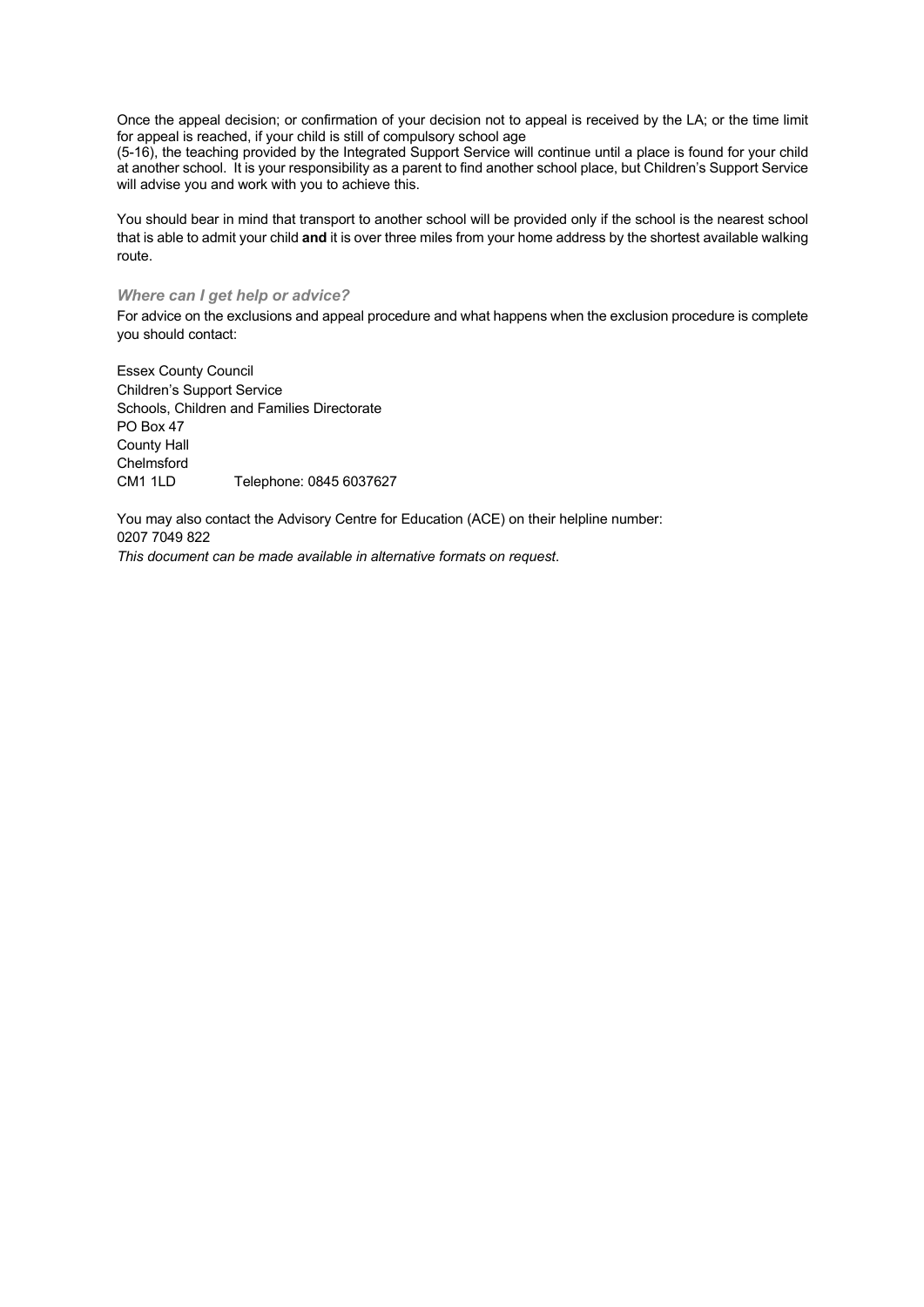Appendix 2

**Model letters**

# **Model letter 1**

**From head teacher (or teacher in charge of a PRU) notifying parent of a fixed period exclusion of 5 school days or fewer in one term, and where a public examination is not missed.**

# Dear **[Parent's Name]**

I am writing to inform you of my decision to exclude **[Child's Name]** for a fixed period of **[specify period]**. This means that he/she will not be allowed in school for this period. The exclusion begins/began on **[date]** and ends on **[date]**.

I realise that this exclusion may well be upsetting for you and your family, but the decision to exclude **[Child's Name]** has not been taken lightly. **[Child's Name]** has been excluded for this fixed period because **[reason for exclusion]**.

# **[for pupils of compulsory school age]**

You have a duty to ensure that your child is not present in a public place in school hours during this exclusion on **[specify dates]** unless there is reasonable justification for this. I must advise you that you may receive a penalty notice from the local authority if your child is present in a public place during school hours on the specified dates. If so, it will be for you to show reasonable justification.

We will set work for **[Child's Name]** to be completed on the days specified in the previous paragraph as school days during the period of his/her exclusion when you must ensure that he/she is not present in a public place without reasonable justification. **[detail the arrangements for this]**. Please ensure that work set by the school is completed and returned to us promptly for marking.

**[School/PRU]** You have the right to make representations about this decision to the governing body/management committee. If you wish to make representations please contact **[Name of Contact]** on/at **[contact details — address, phone number, email]**, as soon as possible. Whilst the governing body/management committee has no power to direct reinstatement, they must consider any representations you make and may place a copy of their findings on your child's school record.

You should also be aware that if you think the exclusion relates to a disability your child has, and you think disability discrimination has occurred, you have the right to appeal, and/or make a claim, to the First Tier Tribunal (http://www.justice.gov.uk/guidance/courts-andtribunals/tribunals/send/index.htm).

# **[This paragraph applies to all fixed period exclusions of primary-aged pupils and may be used for fixed period exclusions of up to 5 days of secondary aged pupils if the head teacher chooses to hold a reintegration interview.]**

You **[and your child or pupil's name]** are requested to attend a reintegration interview with me **[alternatively, specify the name of another staff member]** at **[place]** on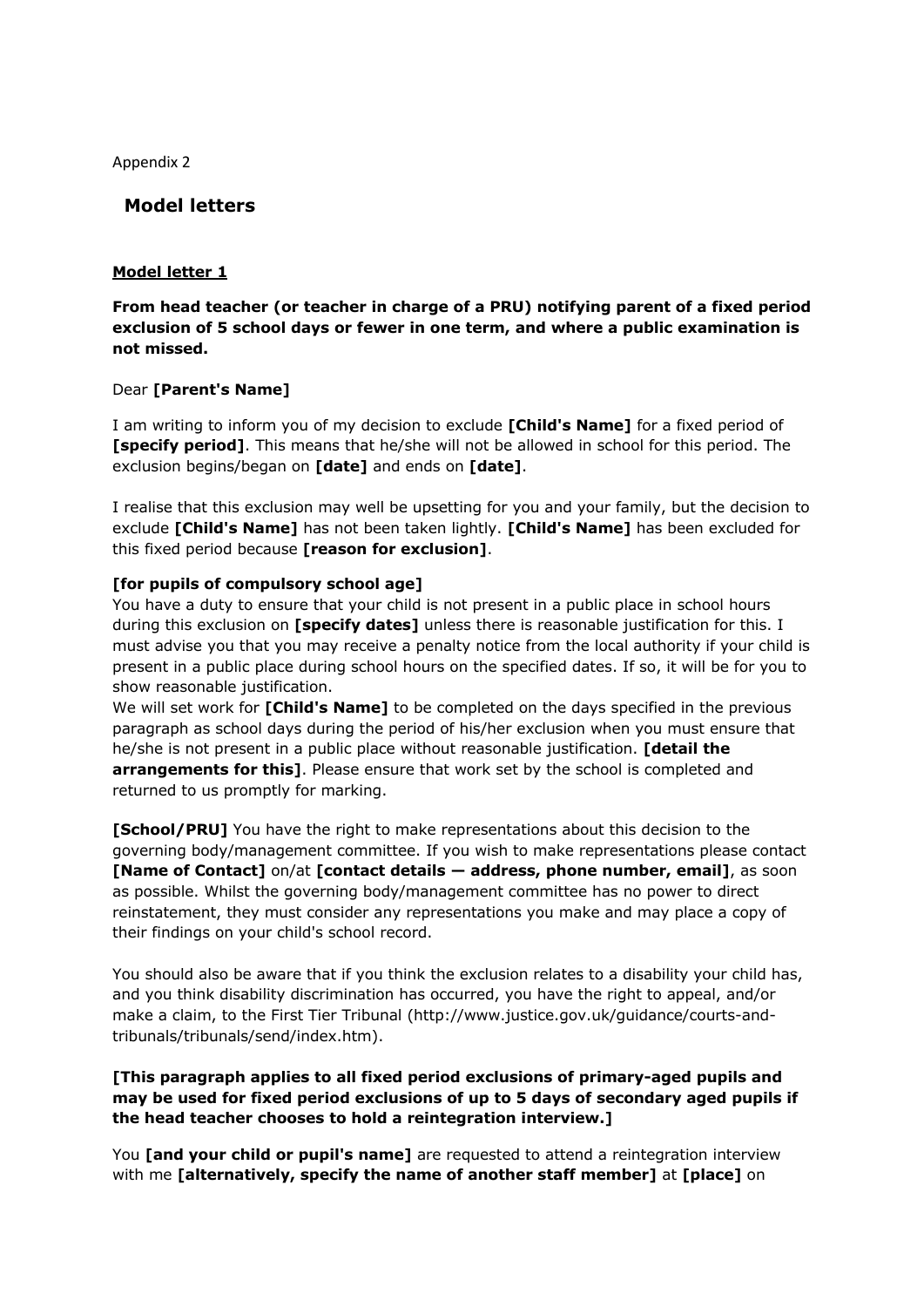**[date]** at **[time]**. If that is not convenient, please contact the school **[within the next ten days]** to arrange a suitable alternative date and time. The purpose of the reintegration interview is to discuss how best your child's return to school can be managed **[not for parents of secondary aged pupils]**. Failure to attend a reintegration interview will be a factor taken into account by a magistrates' court if, on future application, they consider whether to impose a parenting order on you.

You also have the right to see a copy of **[Child's Name]**'s school record. Due to confidentiality restrictions, you will need to notify me in writing if you wish to be supplied with a copy of **[Child's Name]**'s school record. I will be happy to supply you with a copy if you request it. There may be a charge for photocopying.

You may also find it useful to contact the the Children's Legal Centre. They aim to provide free legal advice and information to parents on state education matters. They can be contacted **on** 0808 802 0008 **or on** http://www.childrenslegalcentre.com/. The advice line is open from 8am to 8pm Monday to Friday, except Bank Holidays and  $24<sup>th</sup>$  December to the  $1<sup>st</sup>$ January. **[Insert reference to local sources of independent advice if known.]**

**[Child's Name]**'s exclusion expires on **[date]** and we expect **[Child's Name]** to be back in school on **[date]** at **[time]**.

Yours sincerely **[Name]**  Head teacher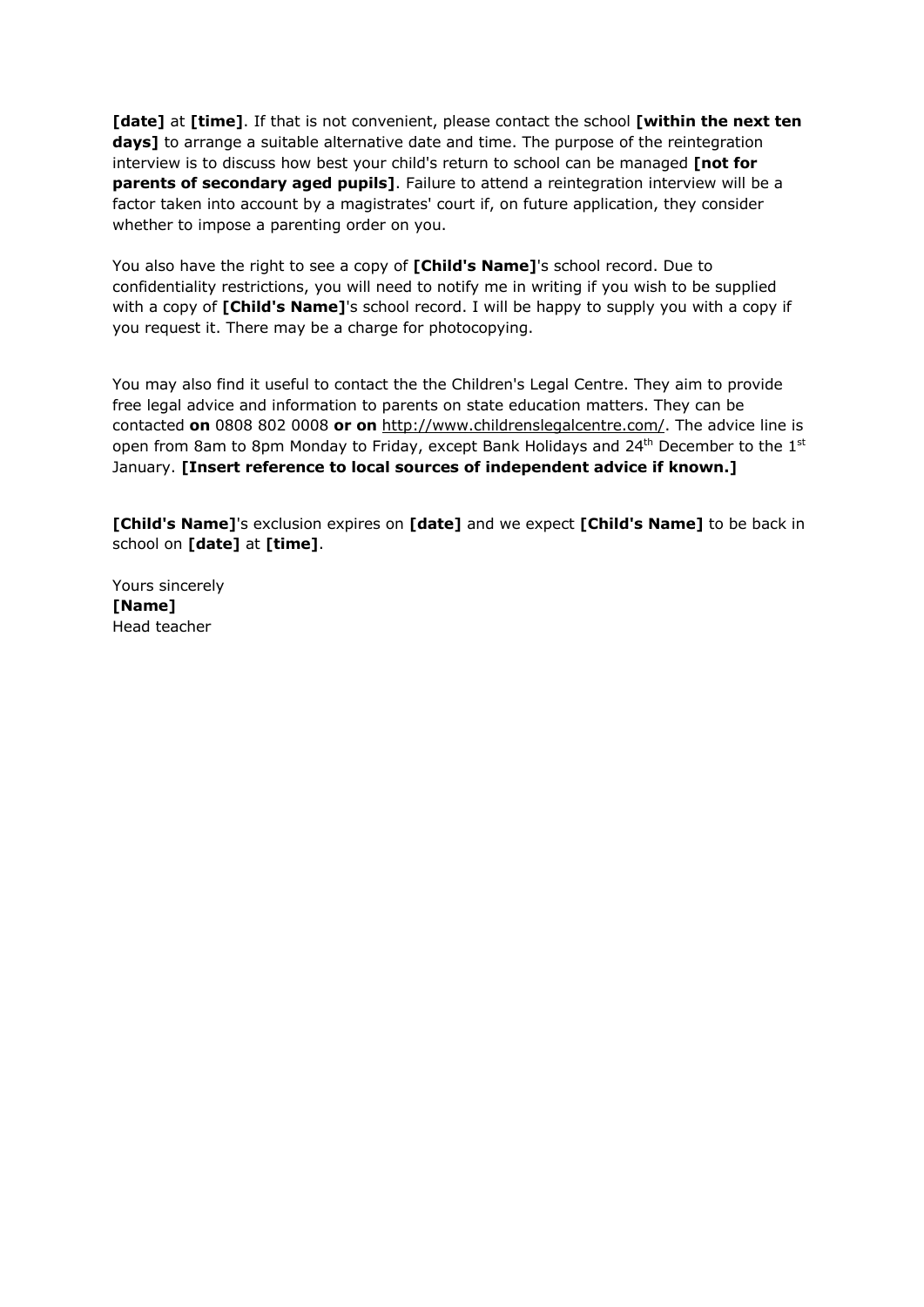**From head teacher (or teacher in charge of a PRU) notifying parent(s) of a pupil of that pupil's fixed period exclusion of more than 5 school days (up to and including 15 school days) in a term.**

### Dear **[Parent's name]**

I am writing to inform you of my decision to exclude **[Child's Name]** for a fixed period of **[specify period]**. This means that **[Child's Name]** will not be allowed in school for this period. The exclusion start date is **[date]** and the end date is **[date]**. Your child should return to school on **[date]**.

I realise that this exclusion may well be upsetting for you and your family, but my decision to exclude **[Child's Name]** has not been taken lightly. **[Child's Name]** has been excluded for this fixed period because **[specify reasons for exclusion]**.

### **[for pupils of compulsory school age - next 3 paragraphs]**

You have a duty to ensure that your child is not present in a public place in school hours during the first 5 school days **[or specify dates if exclusion is for fewer than 5 days]** of this exclusion, that is on **[specify dates]**. I must advise you that you may be prosecuted or receive a penalty notice from the local authority if your child is present in a public place on the specified dates without reasonable justification. It will be for you to show that there is reasonable justification for this.

We will set work for **[Child's Name]** during the **[first 5 or specify other number as appropriate]** school days of his **[or her]** exclusion **[specify the arrangements for this]**. Please ensure that work set by the school is completed and returned to us promptly for marking.

### **[if the individual exclusion is for more than 5 days]**

From the **[6th school day of the pupil's exclusion [specify date] until the expiry of his exclusion we [For PRUs the local authority] - set out the arrangements if known at time of writing, if not known say that the arrangements will be notified shortly by a further letter.]** will provide suitable full-time education. On **[date]** he should attend at **[give name and address of the alternative provider if not the home school]** at **[specify the time — this may not be identical to the start time of the home school]** and report to **[staff member's name]. [If applicable — say something about transport arrangements from home to the alternative provider. If not known, say that the arrangements for suitable full time education will be notified by a further letter].**

**[School/PRU]** You have the right to request a meeting of the school's discipline committee/PRU's management committee to whom you may make representations, and my decision to exclude can be reviewed. As the period of this exclusion is more than 5 school days in a term the discipline committee/management committee must meet if you request it to do so. The latest date by which the discipline committee/management committee must meet, if you request a meeting, is **[specify date — no later than the 50th school day after the date on which the discipline committee were notified of this exclusion]**. If you do wish to make representations to the discipline committee/management committee, and wish to be accompanied by a friend or representative, please contact **[name of contact]** on/at **[contact details — address, phone number, email]**, as soon as possible. Please advise if you have a disability or special needs which would affect your ability to attend or take part in a meeting at the school. Also, please inform **[contact]** if it would be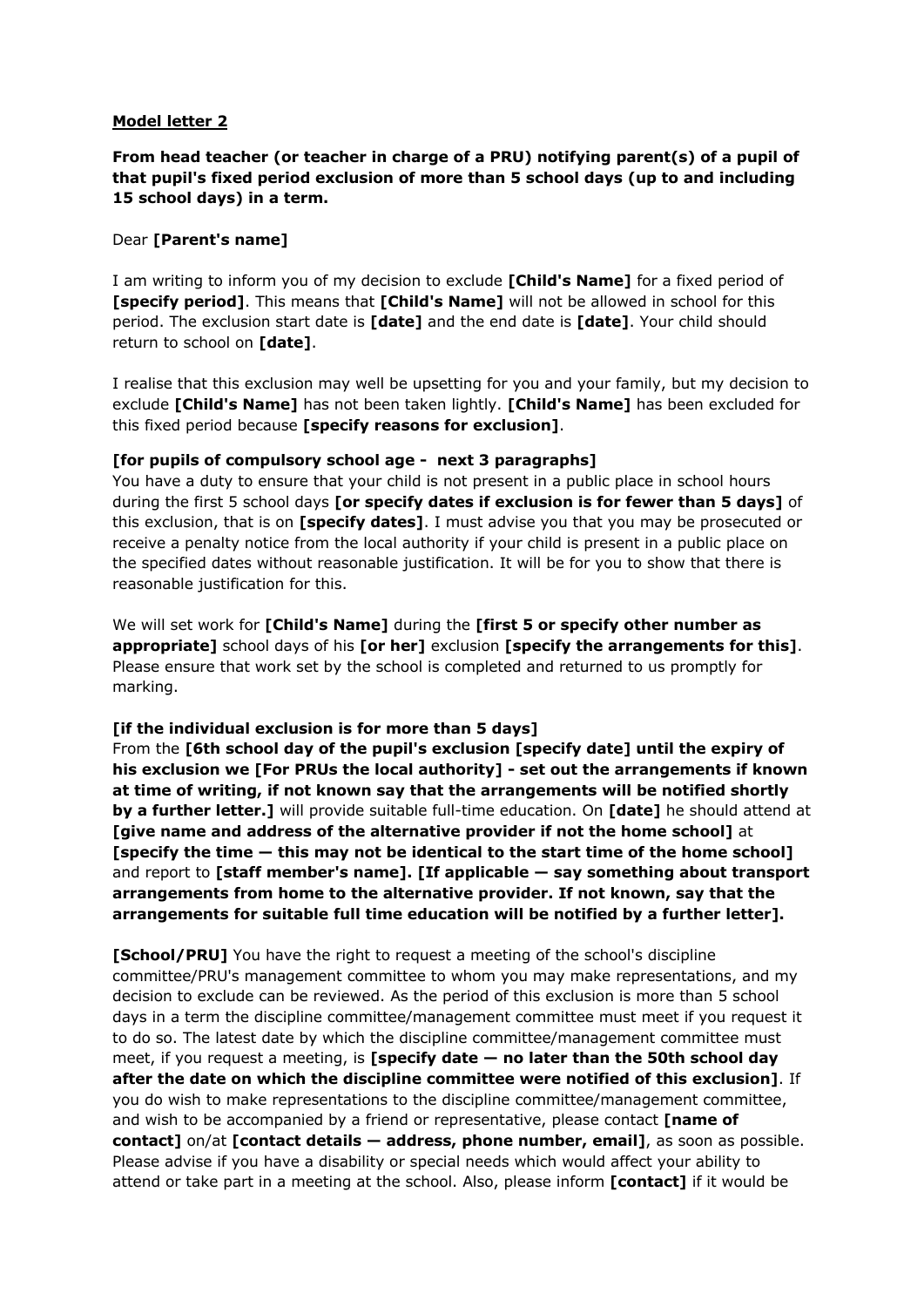helpful for you to have an interpreter present at the meeting.

You should also be aware that if you think the exclusion relates to a disability your child has, and you think disability discrimination has occurred, you have the right to appeal, and/or make a claim, to the First Tier Tribunal (http://www.justice.gov.uk/guidance/courts-andtribunals/tribunals/send/index.htm). Making a claim would not affect your right to make representations to the discipline committee.

# **[not mandatory for fixed period exclusions of five days or fewer of secondary aged pupils]**

You **[and your child or pupil's name]** are requested to attend a reintegration interview with me **[alternatively, specify the name of another staff member]** at **[place]** on **[date]** at **[time]**. If that is not convenient, please contact the school before your child is due to return to arrange a suitable alternative date and time. The purpose of the reintegration interview is to discuss how best your child's return to school can be managed. Failure to attend a reintegration interview will be a factor taken into account by a magistrates' court if, on future application, they consider whether to impose a parenting order on you.

You have the right to see and have a copy of, your child's school record. Due to confidentiality restrictions, you must notify me in writing if you wish to be supplied with a copy of your child's school record. I will be happy to supply you with a copy if you request it. There may be a charge for photocopying.

You may also find it useful to contact the the Children's Legal Centre. They aim to provide free legal advice and information to parents on state education matters. They can be contacted **on** 0808 802 0008 **or on** http://www.childrenslegalcentre.com/. The advice line is open from 8am to 8pm Monday to Friday, except Bank Holidays and  $24<sup>th</sup>$  December to the  $1<sup>st</sup>$ January. **[insert reference to local sources of independent advice if known.]**

**[Child's Name]**'s exclusion expires on **[date]** and we expect **[Child's Name]** to be back in school on **[date]** at **[time]**.

Yours sincerely

**[Name]**  Head teacher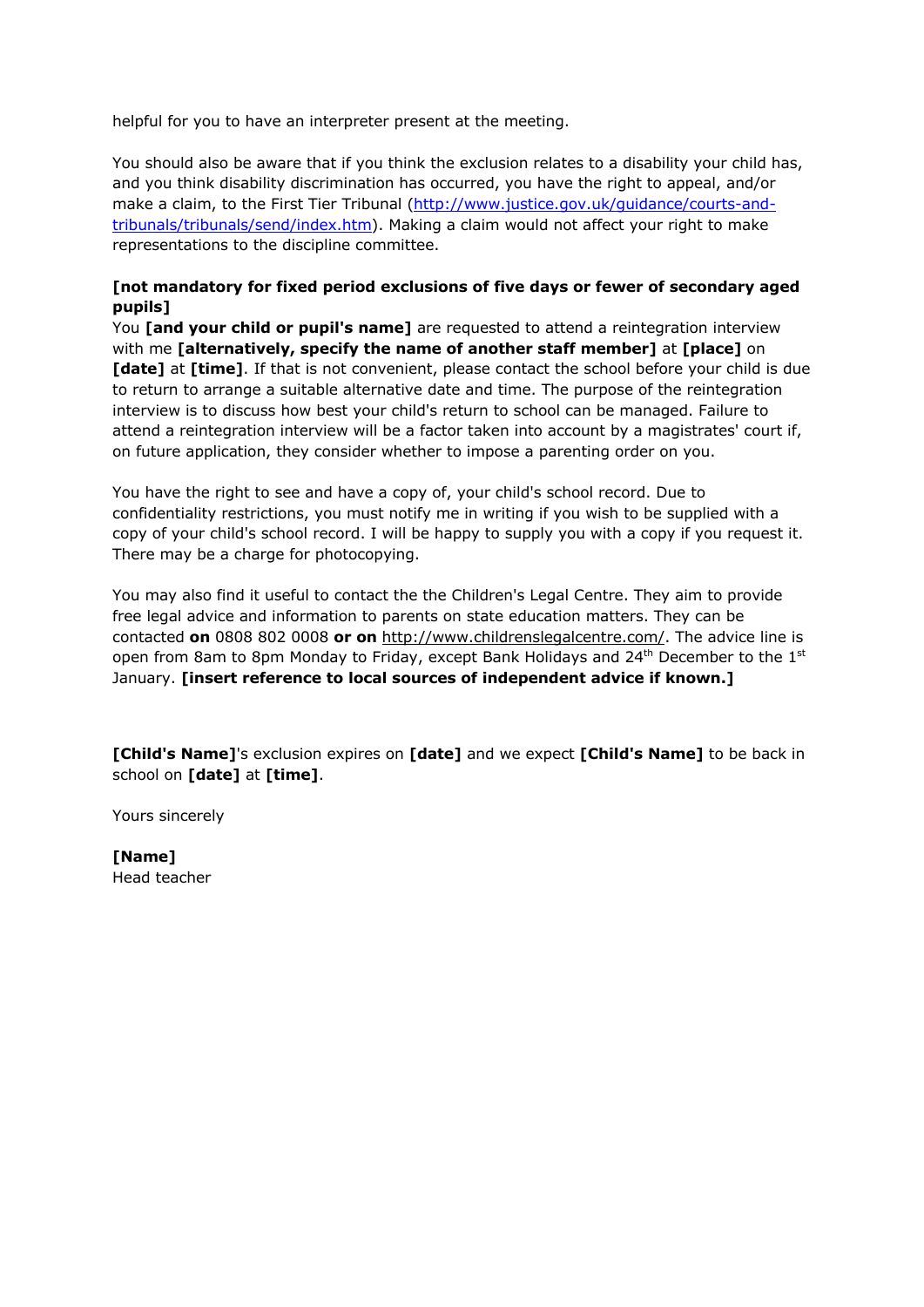# **From head teacher (or teacher in charge of a PRU) notifying parent of a fixed period exclusion of more than 15 school days in total in one term.**

### Dear **[Parent's Name]**

I am writing to inform you of my decision to exclude **[Child's Name]** for a fixed period of **[specify period]**. This means that **[Child's Name]** will not be allowed in school for this period. The exclusion begins/began on **[date]** and ends on **[date]**.

I realise that this exclusion may well be upsetting for you and your family, but the decision to exclude **[Child's Name]** has not been taken lightly. **[Child's Name]** has been excluded for this fixed period because **[reason for exclusion]**.

### **[for pupils of compulsory school age — next 3 paragraphs]**

You have a duty to ensure that your child is not present in a public place in school hours during **[the first five school days of exclusion or specify dates]**, unless there is reasonable justification for this. I must advise you that you may be prosecuted or receive a penalty notice from the local authority if your child is present in a public place on the specified dates. It will be for you to show that there is reasonable justification.

We will set work for **[Child's Name]** during the **[first five school days or specify dates]** of his/her exclusion **[specify the arrangements for this]**. Please ensure that work set by the school is completed and returned to us promptly for marking.

### **[if the individual exclusion is for more than 5 days]**

From the **[6th school day of the pupil's exclusion] [specify date]** until the expiry of his exclusion we **[For PRUs the local authority - set out the arrangements if known at time of writing, if not known say that the arrangements will be notified shortly by a further letter.]** will provide suitable full-time education. **[Set out the arrangements if known at the time of writing, e.g.]** On **[date]** he should attend **[give name and address of the alternative provider]** at **[specify the time — this may not be identical to the start time of the home school]** and report to **[staff member's name]. [If applicable — say something about transport arrangements from home to the alternative provider] [if not known say that the arrangements for suitable full time education will be notified shortly by a further letter]**

**[School and PRU]** As the length of the exclusion is more than 15 school days in total in one term the governing body/management committee must meet to consider the exclusion. At the review meeting you may make representations to the governing body/management committee if you wish. The latest date on which the governing body/management committee can meet is **[date here — no later than 15 school days from the date the governing body is notified]**. If you wish to make representations to the governing body/management committee and wish to be accompanied by a friend or representative please contact **[name of contact]** on/at **[contact details — address, phone number, email]**, as soon as possible. You will, whether you choose to make representations or not, be notified by the Clerk to the governing body/management committee of the time, date and location of the meeting. Please advise if you have a disability or special needs which would affect your ability to attend or take part in a meeting at the school. Also, please inform **[contact]** if it would be helpful for you to have an interpreter present at the meeting.

You should also be aware that if you think the exclusion relates to a disability your child has,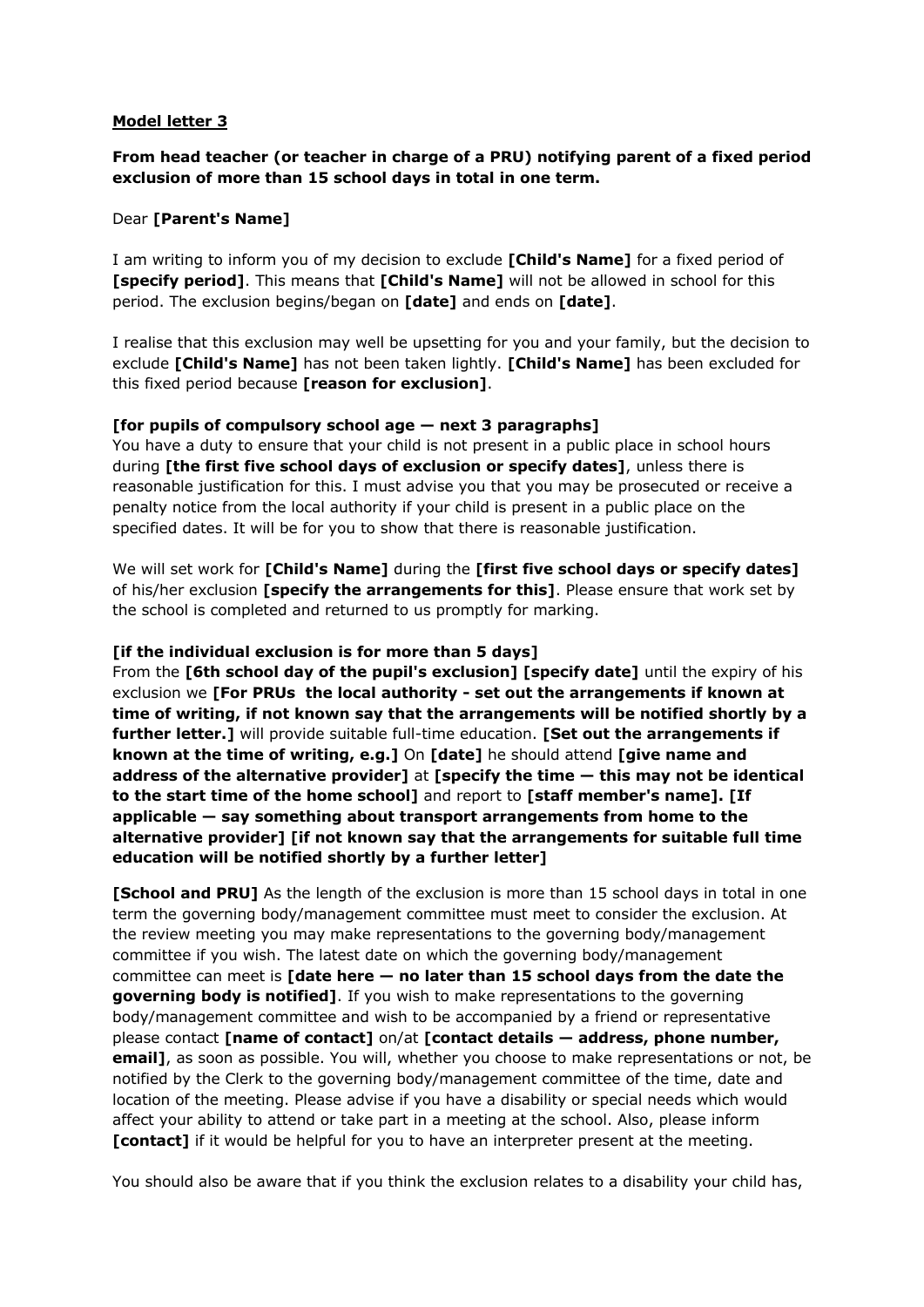and you think disability discrimination has occurred, you have the right to appeal, and/or make a claim, to the First Tier Tribunal (http://www.justice.gov.uk/guidance/courts-andtribunals/tribunals/send/index.htm). Making a claim would not affect your right to make representations to the governing body/management committee.

# **[mandatory for all exclusions of primary-aged pupils and those of more than 5 days of secondary-aged pupils]**

You **[and your child or name of pupil]** are invited to attend a reintegration interview with me **[alternatively, specify the name of another staff member]** at **[place]** on **[date]** at **[time]**. If that is not convenient, please contact the school before your child is due to return to arrange a suitable alternative date and time. The purpose of the reintegration interview is to discuss how best your child's return to school can be managed. Failure to attend a reintegration interview will be a factor taken into account by a magistrates' court if, on future application, they consider whether to impose a parenting order on you.

You also have the right to see and have a copy of **[Child's Name]**'s school record. Due to confidentiality restrictions, you will need to notify me in writing if you wish to be supplied with a copy of **[Child's Name]**'s school record. I will be happy to supply you with a copy if you request it. There may be a charge for photocopying.

You may also find it useful to contact the the Children's Legal Centre. They aim to provide free legal advice and information to parents on state education matters. They can be contacted **on** 0808 802 0008 **or on** http://www.childrenslegalcentre.com/. The advice line is open from 8am to 8pm Monday to Friday, except Bank Holidays and  $24<sup>th</sup>$  December to the  $1<sup>st</sup>$ January. **[insert reference to local sources of independent advice if known.]**

**[Name of Child]**'s exclusion expires on **[date]** and we expect **[Name of Child]** to be back in school on **[date]** at **[time]**.

Yours sincerely

**[Name]**  Head teacher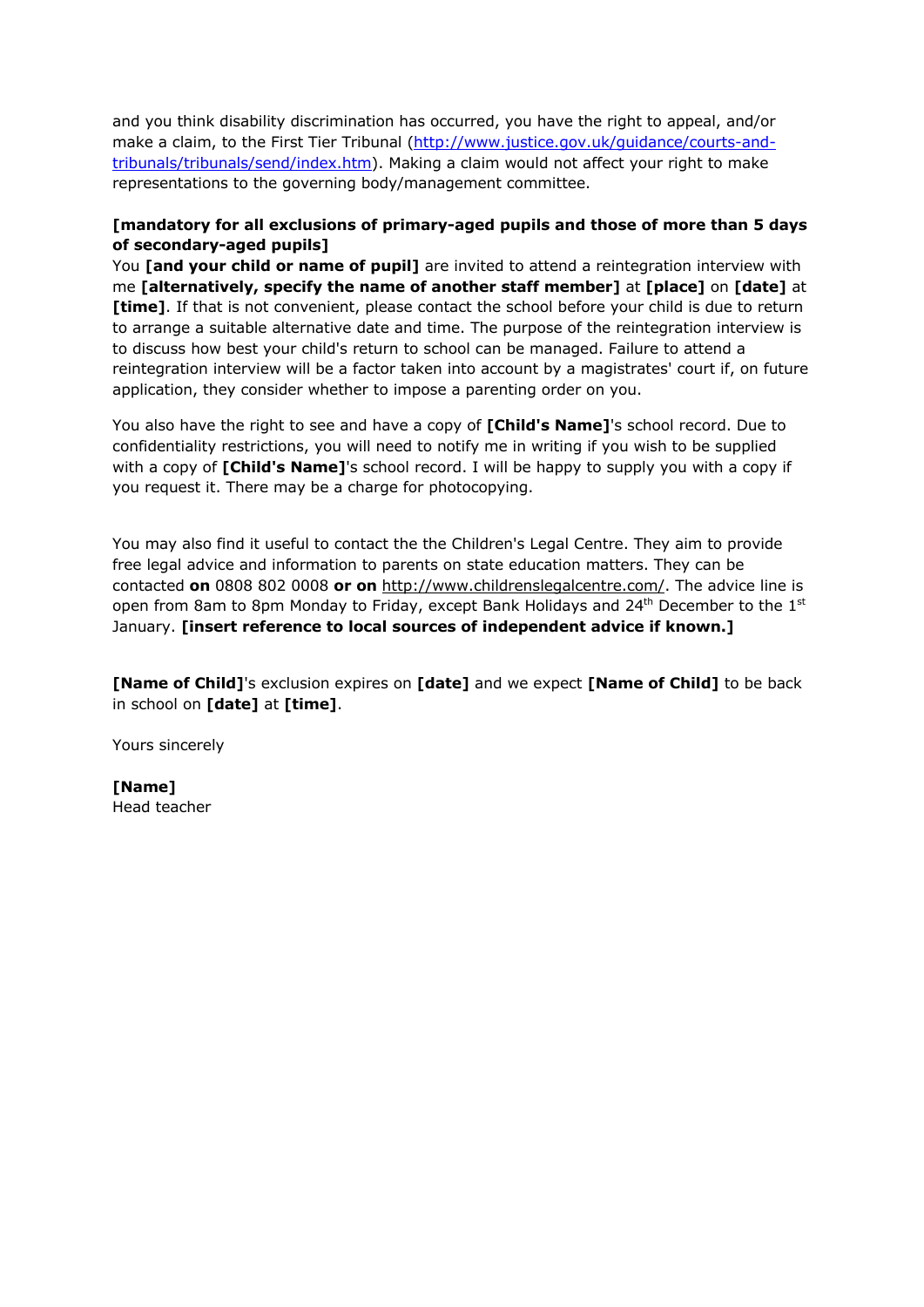# **From the head teacher of a primary, secondary or special school (or the teacher in charge of a PRU) notifying the parent(s) of that pupil's permanent exclusion.**

### Dear **[Parent's Name]**

I regret to inform you of my decision to permanently exclude **[Child's Name]** with effect from **[date]**. This means that **[Child's Name]** will not be allowed in this school/this PRU unless he/she is reinstated by the governing body/the discipline committee (management committee in case of a PRU) or by an appeal panel.

I realise that this exclusion may well be upsetting for you and your family, but the decision to permanently exclude **[Child's Name]** has not been taken lightly. **[Child's Name]** has been excluded because **[reasons for the exclusion — include any other relevant previous history]**.

# **[For pupils of compulsory school age]**

You have a duty to ensure that your child is not present in a public place in school hours during the first 5 school days of this exclusion, i.e. on **[specify the precise dates**] unless there is reasonable justification. You could be prosecuted or receive a penalty notice if your child is present in a public place during school hours on those dates. It will be for you to show reasonable justification.

### **[For pupils of compulsory school age]**

Alternative arrangements for **[Child's Name]**'s education to continue will be made. For the first five school days of the exclusion we will set work for **[Child's Name]** and would ask you to ensure this work is completed and returned promptly to school for marking **[this may be different if supervised education is being provided earlier than the sixth day]**. From the sixth school day of the exclusion onwards — i.e. from **[specify the date]** the local authority **[give the name of the authority]** will provide suitable full-time education. **[set out the arrangements if known at time of writing, if not known say that the arrangements will be notified shortly by a further letter.]**

### **[For pupils of compulsory school age]**

**[Where pupil lives in a local authority other than the excluding school's local authority]** I have also today informed **[name of officer]** at **[name of local authority]** of your child's exclusion and they will be in touch with you about arrangements for **[his/her]** education from the sixth school day of exclusion. You can contact them at **[give contact details]**.

As this is a permanent exclusion the governing body (or management committee in case of a PRU) must meet to consider it. At the review meeting you may make representations to the governing body/PRU management committee if you wish and ask them to reinstate your child in school. The governing body/PRU management committee have the power to reinstate your child immediately or from a specified date, or, alternatively, they have the power to uphold the exclusion in which case you may appeal against their decision to an Independent Appeal Panel. The latest date by which the governing body/PRU management committee must meet is **[specify the date — the 15th school day after the date on which the governing body/PRU management committee was notified of the exclusion]**. If you wish to make representations to the governing body/PRU management committee and wish to be accompanied by a friend or representative please contact **[name of contact]** on/at **[contact details — address, phone number, email]**, as soon as possible. You will,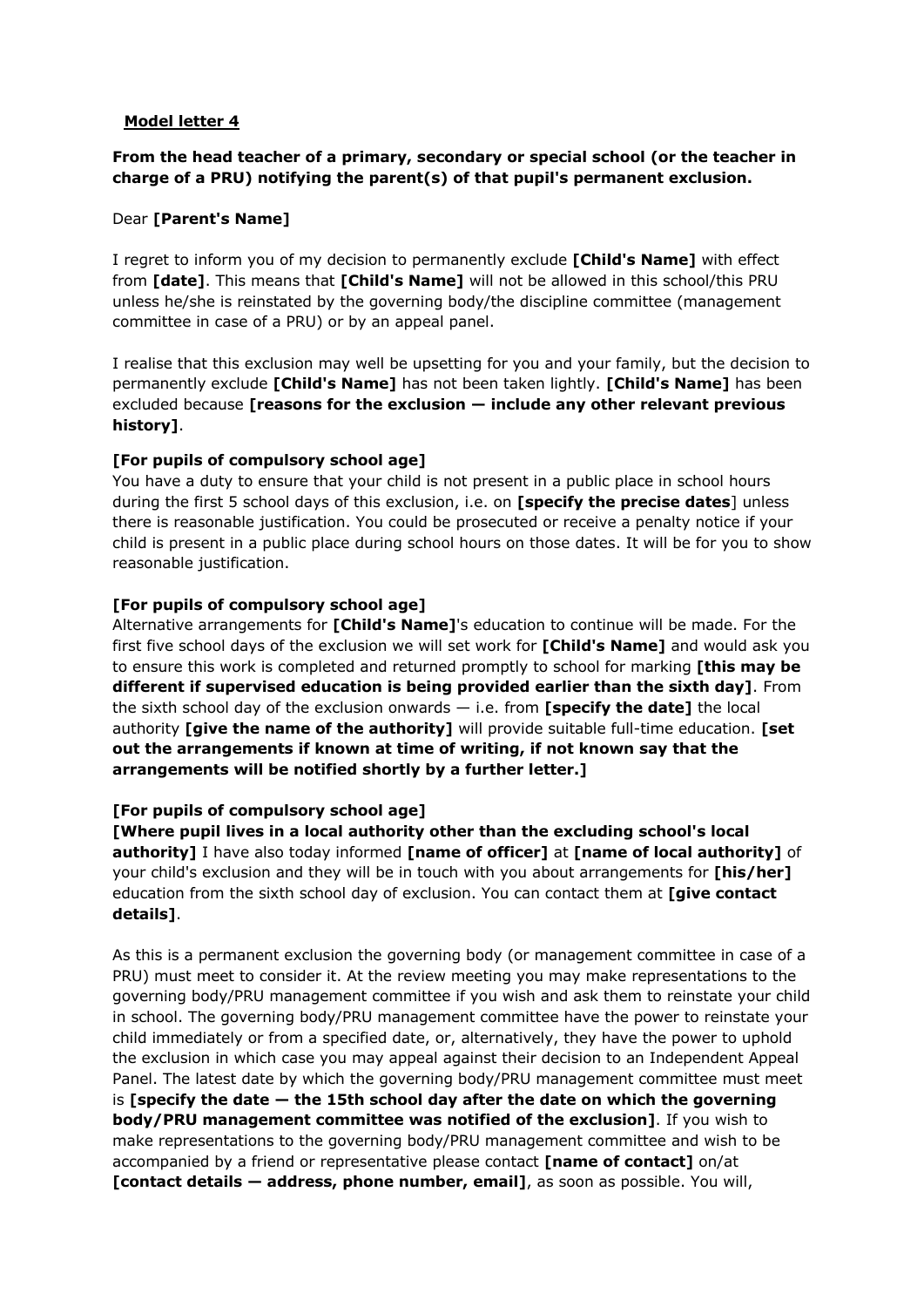whether you choose to make representations or not, be notified by the Clerk to the governing body/PRU management committee of the time, date and location of the meeting. Please let us know if you have a disability or special needs which would affect your ability to attend the meeting. Also, please inform **[contact]** if it would be helpful for you to have an interpreter present at the meeting.

# **[If you think this exclusion relates to a disability your child has, and you think discrimination has occurred, you may raise the issue with the governing body/PRU management committee.]**

You have the right to see a copy of **[Name of Child]**'s school record. Due to confidentiality restrictions, you must notify me in writing if you wish to be supplied with a copy of **[Name of Child]**'s school record. I will be happy to supply you with a copy if you request it. There may be a charge for photocopying.

You may also wish to contact **[Name]** at **[LA name]** on/at **[contact details — address, phone number, email]**, who can provide advice on what options are available to you.

You may also find it useful to contact the the Children's Legal Centre. They aim to provide free legal advice and information to parents on state education matters. They can be contacted **on** 0808 802 0008 **or on** http://www.childrenslegalcentre.com/. The advice line is open from 8am to 8pm Monday to Friday, except Bank Holidays and  $24<sup>th</sup>$  December to the  $1<sup>st</sup>$ January. **[insert reference to local sources of independent advice if known.]**

Yours sincerely

# **[Name]**

Head teacher (teacher in charge in case of a PRU)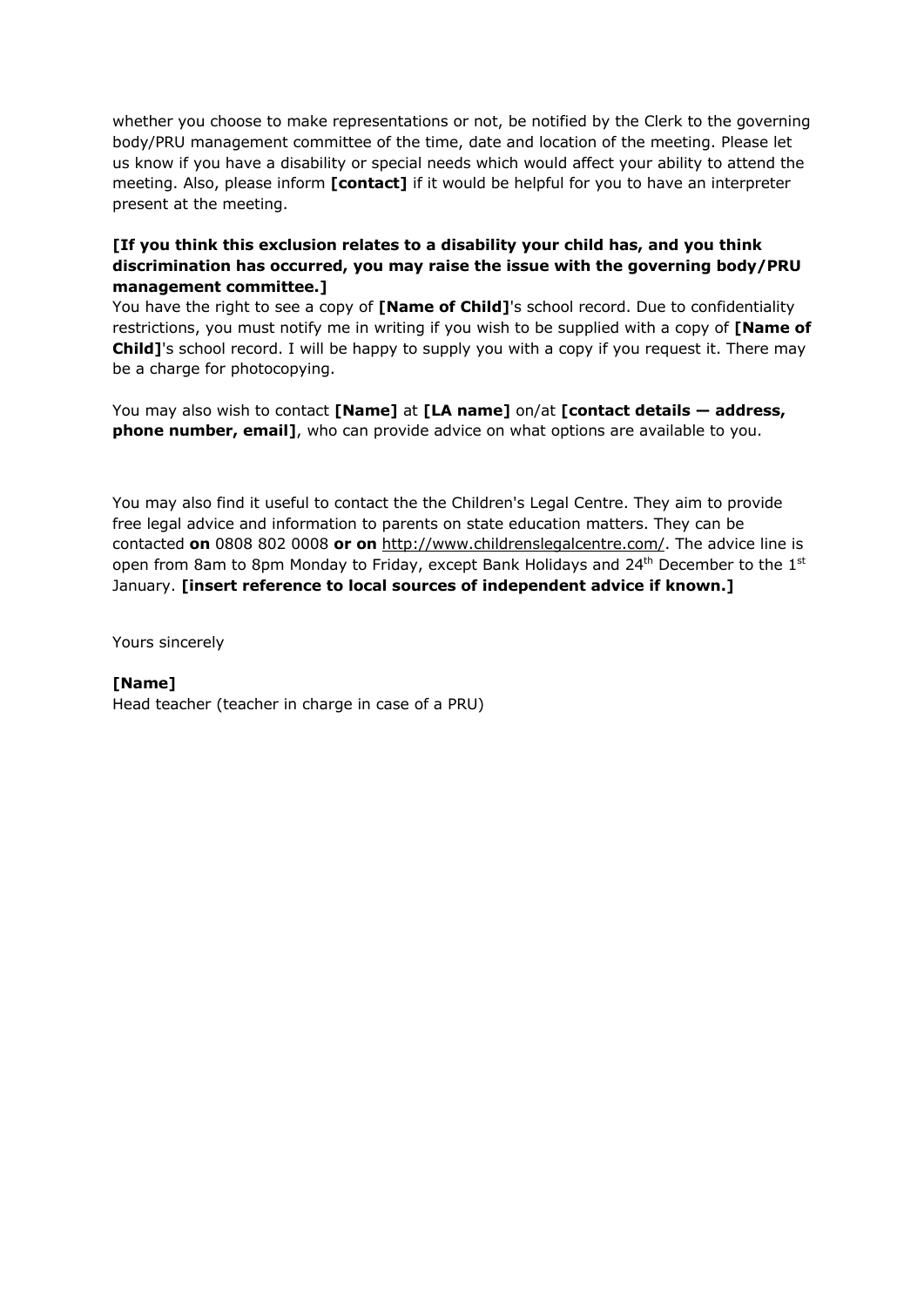# **From the clerk to the governing body (management committee in case of a PRU) to parent upholding a permanent exclusion.**

# Dear **[Parent's name]**

The meeting of the governing body/management committee at **[school]** on **[date]** considered the decision by **[head teacher/teacher in charge]** to permanently exclude your son/daughter **[name of pupil]**. The governing body/PRU management committee, after carefully considering the representations made and all the available evidence, has decided to uphold **[name of pupil]**'s exclusion.

The reasons for the governing body/management committee's decision are as follows: **[give the reasons in as much detail as possible, explaining how they were arrived at.]**

You have the right to appeal against this decision. If you wish to appeal, please notify **[name of the clerk to the appeal panel]** of your wish to appeal. You must set out the reasons for your appeal in writing, and if appropriate may also include reference to any disability discrimination claim you may wish to make, and send this notice of appeal to **[address]** by no later than **[specify the latest date — the 15th school day after receipt of this letter]**. If you have not lodged an appeal by [repeat latest date], you will lose your right to appeal. Please advise if you have a disability or special needs which would affect your ability to attend the hearing. Also, please inform **[name of the clerk to the appeal panel]** if it would be helpful for you to have an interpreter present at the hearing.

Your appeal will be heard by an Independent Appeal Panel, which can also hear disability discrimination claims. A three-member panel will comprise one serving, or recently retired (within the last five years), head teacher, one serving, or recently serving, experienced governor/ management committee members and one lay member who will be the Chairman. **[Use the following if there is a possibility that a five-member panel may sit: A fivemember panel will comprise two serving, or recently retired (within the last 5 years), head teachers, two serving, or recently serving, experienced governors / management committee members and one lay member who will be the Chairman.]** The appeal panel will rehear all the facts of the case  $-$  if you have fresh evidence to present to the panel you may do so. The panel must meet no later than the 15th school day after the date on which your appeal is lodged. In exceptional circumstances panels may adjourn the hearing until a later date.

In determining your appeal the panel can make one of three decisions: they may uphold your child's exclusion; they may direct your child's reinstatement in school, either immediately or by a particular date; or they may decide that the exclusion should not have taken place, but that reinstatement in the school is not in the best interests of all concerned.

I would advise you of the following sources of advice: **[repeat details from the original exclusion letter, i.e. a named LA officer, the Children's Legal Centre and any local sources of independent advice]**

The arrangements currently being made for **[pupil's name]**'s education will continue. **[specify details here]**.

Yours sincerely **[name]**  Clerk to the Governing Body (or clerk to the Management Committee in case of a PRU)